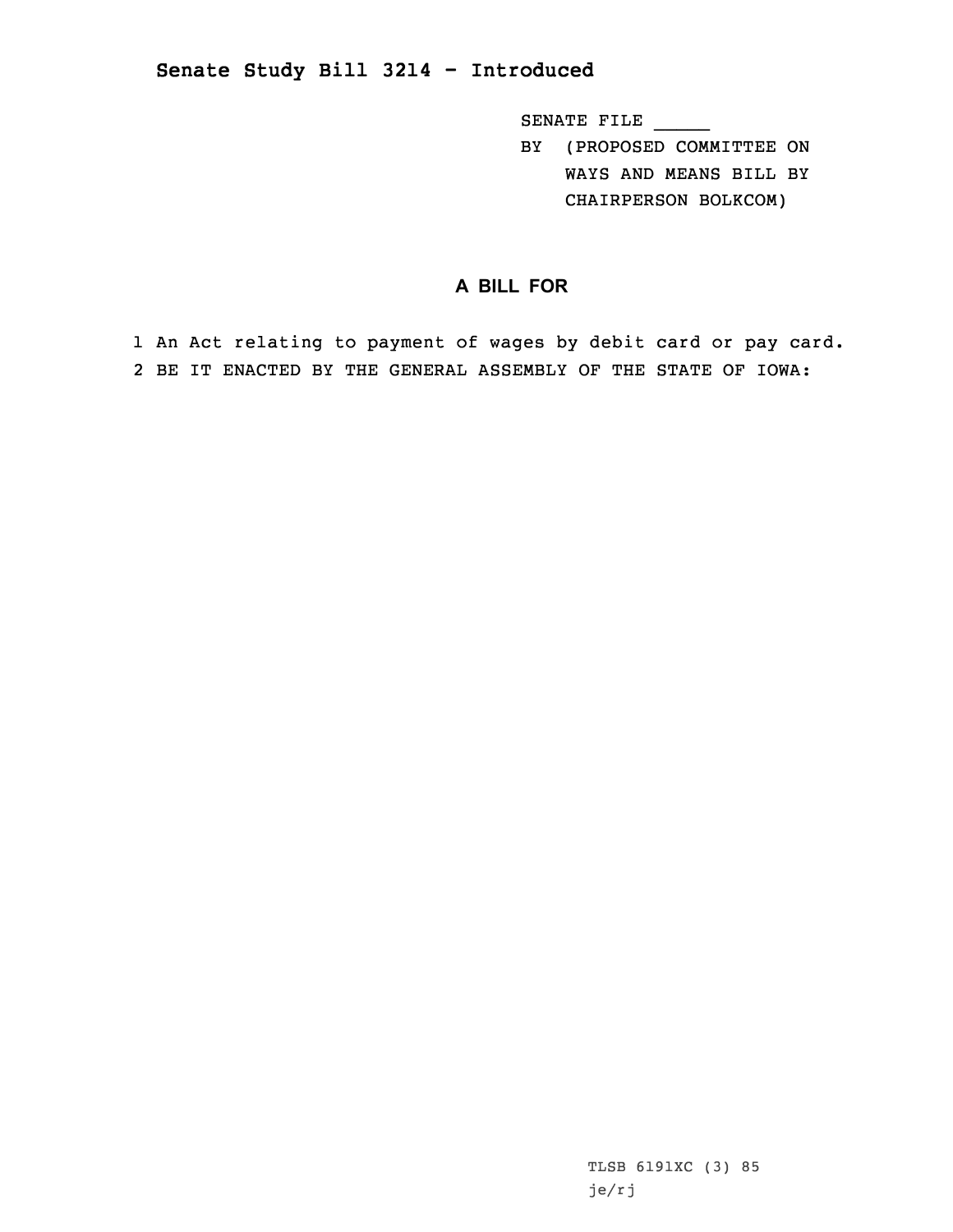1 Section 1. Section 91A.3, subsection 3, Code 2014, is 2 amended to read as follows:

3 3. *a.* The wages paid under subsection 1 shall be paid using 4 <sup>a</sup> method authorized by this section.

<sup>5</sup> *b.* Wages due may be paid at the employee's normal place of 6 employment during normal employment hours or at <sup>a</sup> place and 7 hour mutually agreed upon by the employer and employee, or the 8 employee may elect to have the wages sent for direct deposit, 9 on or by the regular payday of the employee, into a financial 10 institution designated by the employee.

11 *c.* Upon written request by the employee, wages due may be 12 sent to the employee by mail. The employer shall maintain <sup>a</sup> 13 copy of the request for as long as it is effective and for at 14 least two years thereafter.

 *d.* The employee may elect to have wages due sent for direct deposit, on or by the regular payday of the employee, into <sup>a</sup> financial institution designated by the employee. An employee hired on or after July 1, 2005, may be required, as <sup>a</sup> condition of employment, to participate in direct deposit of the employee's wages in <sup>a</sup> financial institution of the employee's choice unless any of the following conditions exist: 22 (1) The costs to the employee of establishing and maintaining an account for purposes of the direct deposit would effectively reduce the employee's wages to <sup>a</sup> level below the minimum wage provided under section 91D.1.

<sup>26</sup> (2) The employee would incur fees charged to the employee's 27 account as <sup>a</sup> result of the direct deposit.

 (3) The provisions of <sup>a</sup> collective bargaining agreement mutually agreed upon by the employer and the employee organization prohibit the employer from requiring an employee to sign up for direct deposit as <sup>a</sup> condition of hire.

32 *e.* (1) The employee may elect to have wages due paid by 33 debit card or pay card if all of the following conditions are 34 met:

-1-

35 (a) The employee is provided written notice of all possible

LSB 6191XC (3) 85 je/rj  $1/3$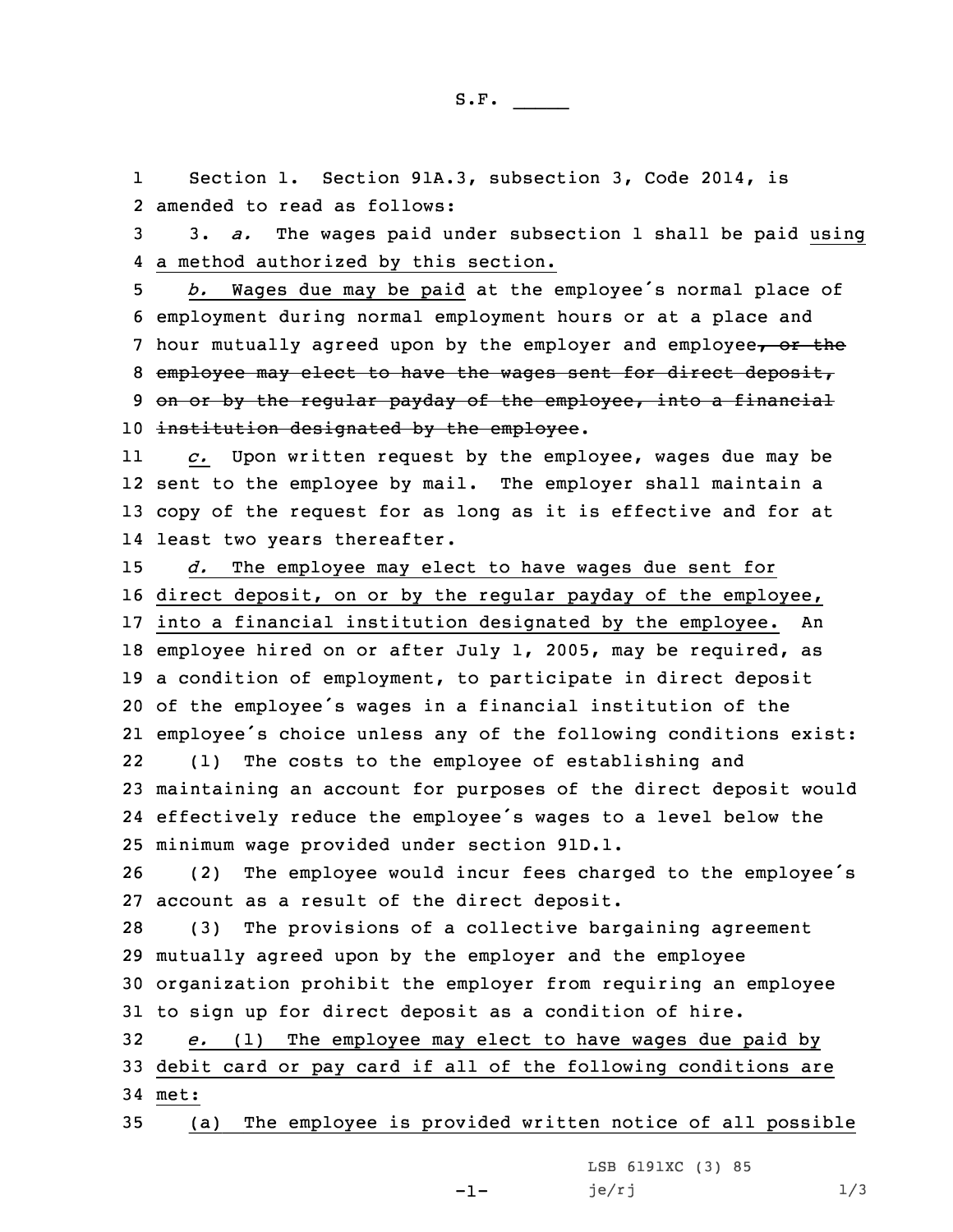charges for use of the debit card or pay card when payment by debit card or pay card is offered to the employee, and in advance of any change in the amount or frequency of such 4 charges. (b) The employee agrees in writing to payment by debit card or pay card without coercion or fear of discharge or reprisal. (c) The employee has the option of withdrawing all wages due without incurring any charge for use of the debit card or pay 9 card. (2) The employer shall retain copies of the employee's written consent and the notice of charges for the period for which the consent is effective and for at least two years thereafter. 14 (3) The employer shall substitute another payment method in accordance with this section no later than two pay periods after receiving <sup>a</sup> request for termination of payment by debit 17 card or pay card from an employee. *b. f.* If the employer fails to pay an employee's wages on or by the regular payday in accordance with this subsection, the employer is liable for the amount of any overdraft charge if the overdraft is created on the employee's account because of the employer's failure to pay the wages on or by the regular payday. The overdraft charges may be the basis for <sup>a</sup> claim under section 91A.10 and for damages under section 91A.8. EXPLANATION **The inclusion of this explanation does not constitute agreement with the explanation's substance by the members of the general assembly.** This bill permits employees to elect to have wages due paid by debit card or pay card under Code chapter 91A, the Iowa wage payment collection law, if certain conditions are met. The employee must be provided written notice of all possible charges for use of the debit card or pay card when payment by debit card or pay card is offered to the employee, and in advance of any change in the amount or frequency of such charges. The employee must agree in writing to payment by

 $-2-$ 

LSB 6191XC (3) 85  $je/rj$  2/3